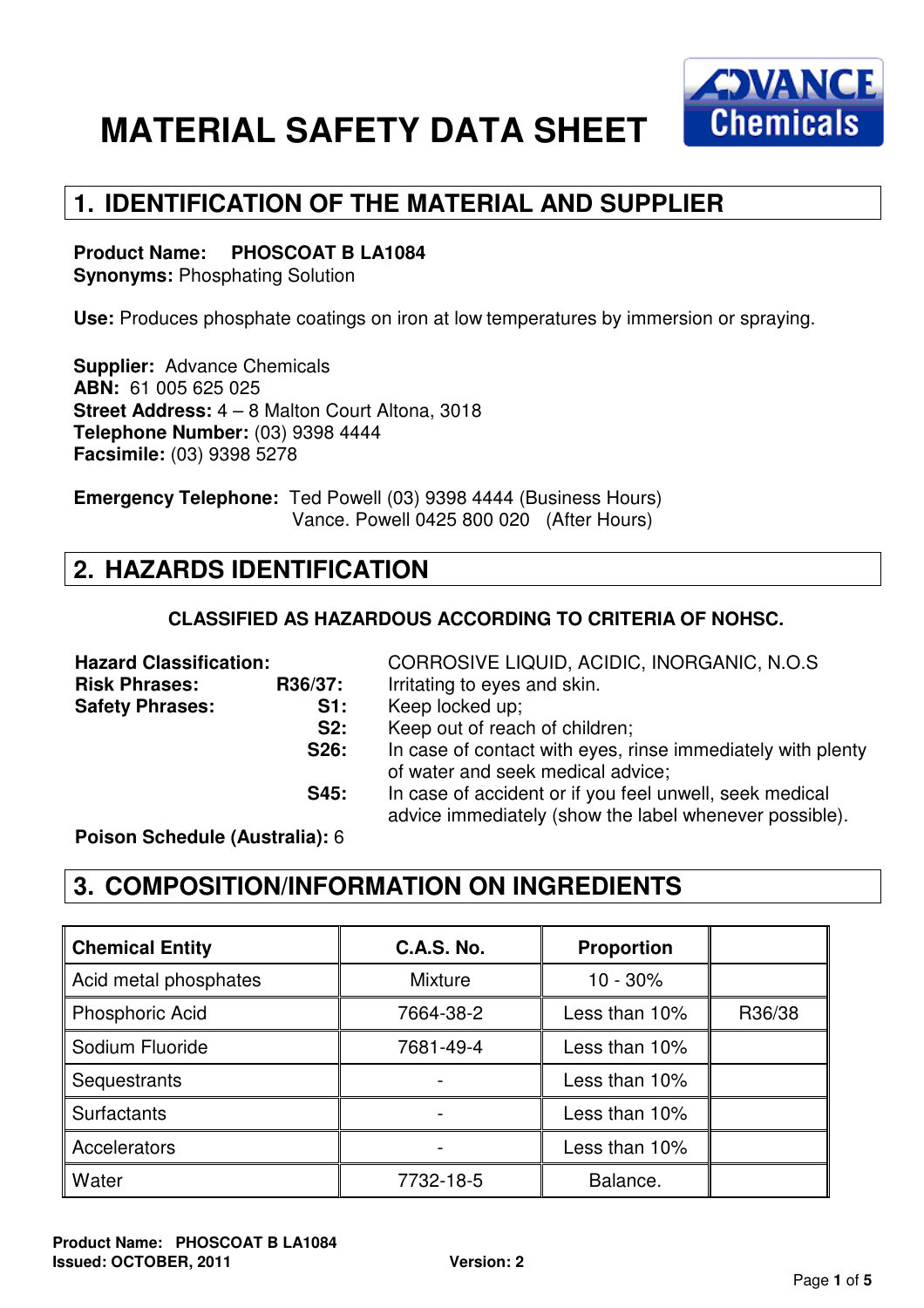

#### **4. FIRST AID MEASURES**

**Inhalation:** Remove victim from exposure- avoid becoming a casualty. Remove contaminated clothing and lossen remaining clothing. Allow patient to assume most comfortable position and keep warm. Keep at rest until fully recovered. SEEK MEDICAL ADVICE.

**Skin Contact:** Remove contaminated clothing and wash skin thoroughly with soap and water. See a doctor if skin irritation occurs.

**Eye Contact:** Immediately hold open eyes and flood with clean cold water for at least 15 minutes. Seek medical attention.

**Ingestion:** Immediately rinse mouth with water. Do NOT induce vomiting. Give plenty of water. Repeat if vomiting occurs. If patient is not conscious do NOT give anything by mouth. Seek medical attention. Contact a doctor or Poisons Information Centre on 131126.

**Notes to Doctor:** Treat symptomatically as for strong acid.

#### **5. FIRE FIGHTING MEASURES**

**Specific Hazards:** Non flammable or combustible. If involved in fire will emit toxic fumes. **Fire- fighting advice:** Wear full protective clothing wth breathing apparatus and gloves if risk of exposure to vapour or products of combustion.

**Suitable Extinguishing Media:** Use water fog, foam or dry agent.

**Hazchem Code:** 2X

**Flammability:** Non flammable

### **6. ACCIDENTAL RELEASE MEASURES**

Evacuate all unnecessary personnel. Wear protective clothing to minimise skin and eye exposure. If possible contain the spill. Place inert absorbent material onto spillage. Mop up material and place into the same container. If spillage enters the waterways contact the Environmental Protection Authority, or your Waste Management Authority.

### **7. HANDLING AND STORAGE**

**Handling advice:** Open container cautiously, especially in hot weather. Avoid contact with the skin and eyes. Keep out of mouth. Wear gloves and an eye shield. Do not mix with substances that contain chlorine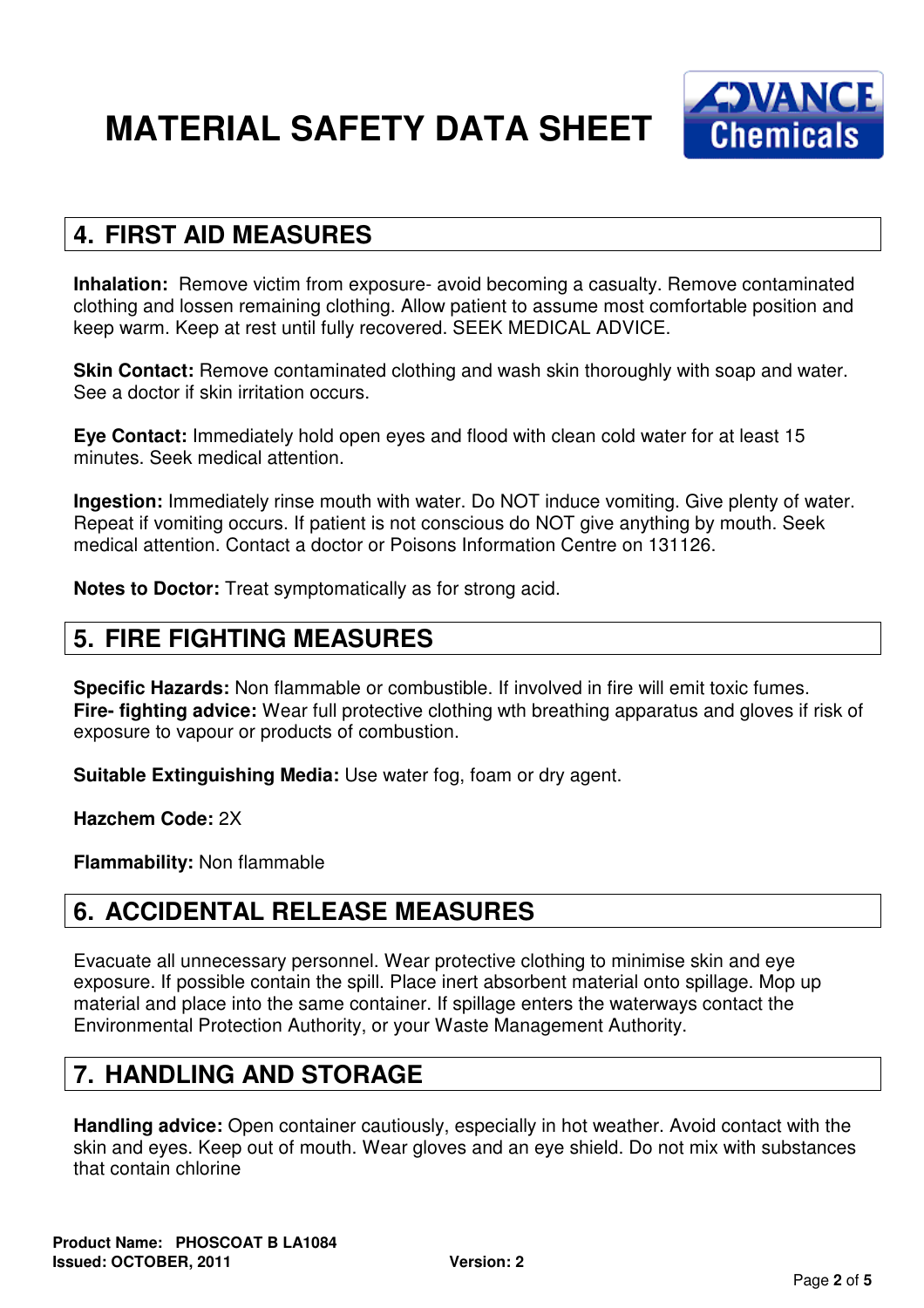

**Storage advice:** Store in a cool well ventilated place out of direct sunlight. Transport and store upright with vent at top. Keep container closed at all times. Store away from dangerous when wet substances (Class 4.3), oxidising substances (Class 5), cyanides (Class 6), alkalies, foodstuffs or foodstuff empties.

## **8. EXPOSURE CONTROLS/ PERSONAL PROTECTION**

**Occupational Exposure Limits:** 

 **TWA STEL**  ppm mg/m<sup>3</sup>

Fluorides (as F) Fluorides (as F) and the set of the set of the set of the set of the set of the set of the set of the set of the set of the set of the set of the set of the set of the set of the set of the set of the set

ppm  $mg/m<sup>3</sup>$ 

**Engineering Controls:** Ensure ventilation is adequate to maintain air concentrations below Exposure Standards. Wash hands before eating, smoking or using the toilet.

**Personal Protection Equipment:** The use of gloves and safety goggles.

### **9. PHYSICAL AND CHEMICAL PROPERTIES**

**Appearance:** Clear, colourless liquid **Boiling Point: > 100°C Melting Point: > 0°C Flash Point:** Non flammable **Vapour Pressure:** 17 mm Hg @ 20°C **Vapour Density (Air = 1):** 0.6 **Flammability Limits:** Non flammable **Specific Gravity:** 1.1 **pH (1% dispersion):** 2.4 **Solubility in water:** Soluble **Corrosiveness:** Low

### **10. STABILITY AND REACTIVITY**

**Stability:** Stable when stored in sealed container at room temperature.

### **11. TOXICOLOGICAL INFORMATION**

#### **Acute Health Effects:**

**Ingested:** Coorosive. Causes burns to mouth, throat and gastro-intestinal tract.

**Eye:** Corrosive. Prolonged contamination of eyes can result in permanent injury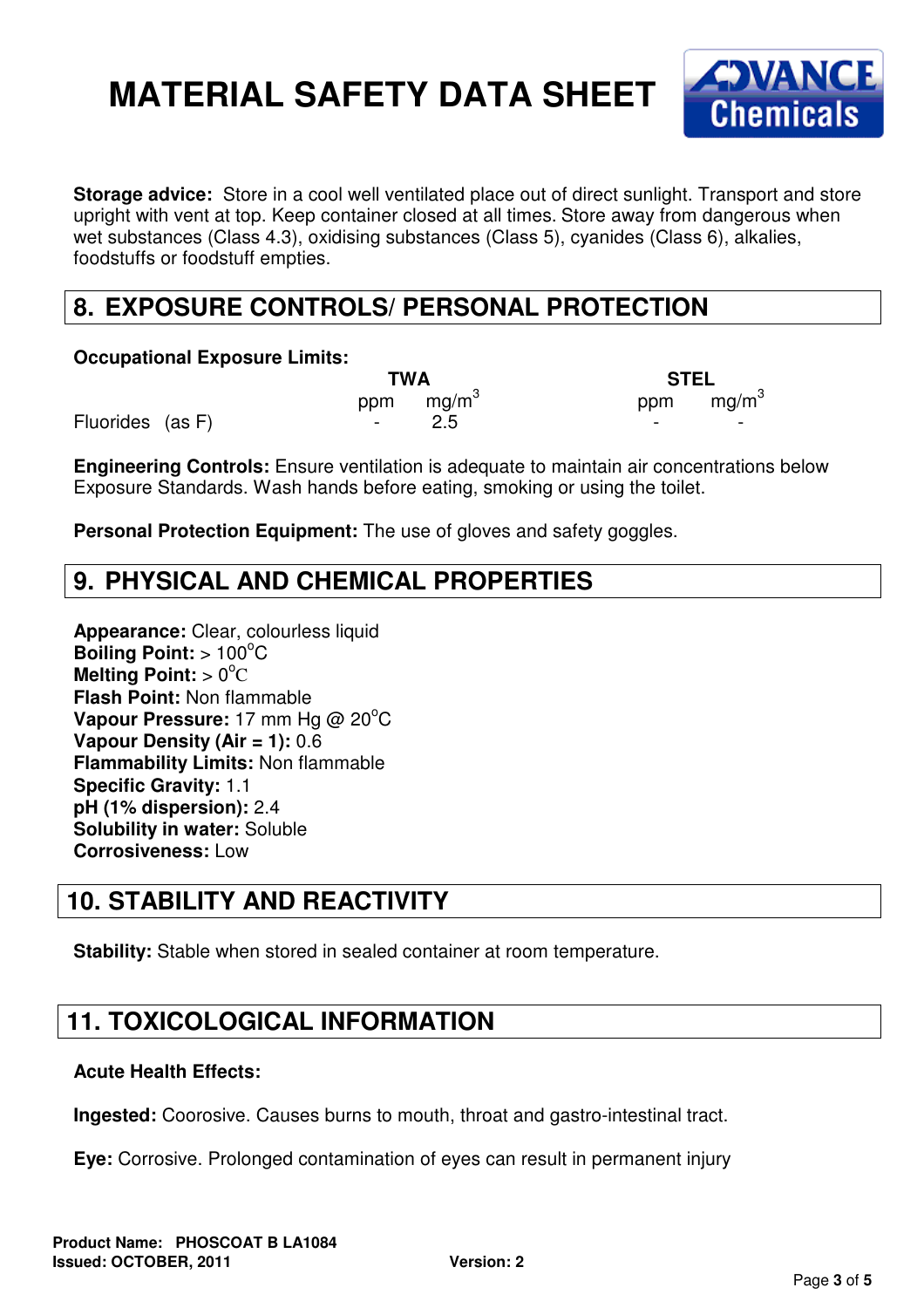

**Skin: Corrosive. Causes burns to the skin.** 

**Inhaled:** Spray mist is irritant to nose and throat.

**Chronic:** Prolonged contact with dilute substance may cause skin irritation. Gloves should be used at all times.

#### **12. ECOLOGICAL INFORMATION**

Avoid contaminating waterways.

#### **13. DISPOSAL CONSIDERATIONS**

Do not allow into drains or watercourses or dispose of where ground or surface waters may be affected. Wastes including emptied containers are controlled wastes and should be disposed of in accordance with all federal, E.P.A, state and local regulations. Assure conformity with all applicable regulations.

#### **14. TRANSPORT INFORMATION**

**UN Number:** 3264

**Proper Shipping Name:** PHOSCOAT B LA1084

**Dangerous Goods Class:** 8

**Subsidiary risk:** 

**Packing Group:** III

**Hazchem Code:** 2X

**Road and Rail Transport:** Classified as Class 8 (Corrosive Liquid) Dangerous substance for the purpose of transport by road and rail.

#### **15. REGULATORY INFORMATION**

**Classification:** CORROSIVE LIQUID, ACIDIC, INORGANIC, N.O.S **Poisons Schedule:** 6